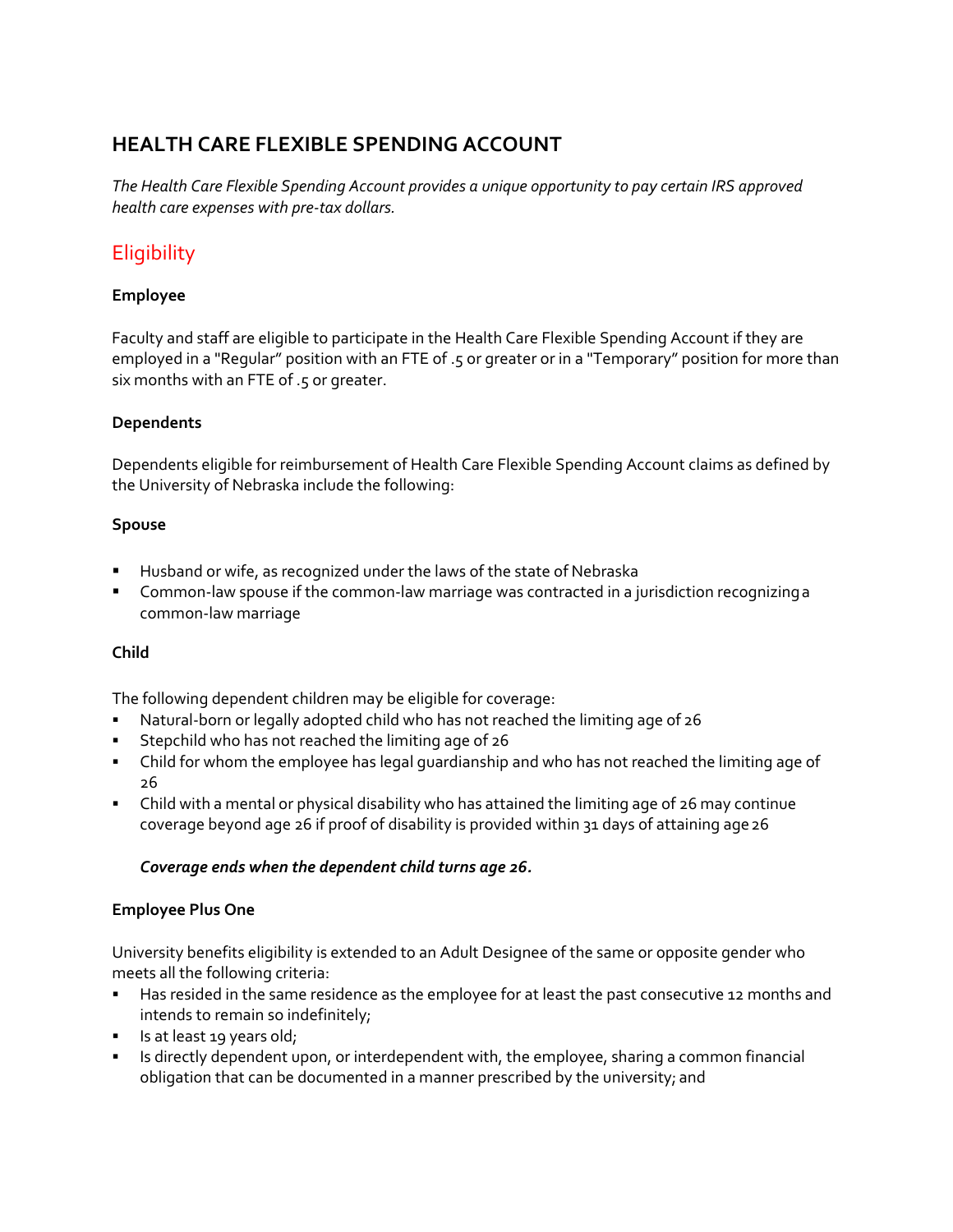Is not currently married to or legally separated from another individual under either statutoryor common law.

Additional Employee Plus One information may be found at the Employee Plus One benefits module.

An employee may receive reimbursement for medical care expenses for a qualifying Adult Designee from the Health Care Flexible Spending Account **only under limited circumstances**. An Adult Designee must meet all of the following requirements:

- Shares the same principal place of abode as the employee for the entire calendar year inquestion. This means that the Adult Designee may be temporarily absent but must reside in the same place as the employee at all other times.
- Is a member of the employee's household for the entire calendar year in question.
- Receives over half of his or her financial support from the employee. Support includes food, shelter, clothing, medical and dental care, education and other similar items. All sources of support are considered, including the Adult Designee's own funds.
- Is **not** a qualifying child of any other person.
- Is a U.S. citizen or national, or a resident of the U.S., Canada or Mexico.

An Adult Designee's dependent child(ren) is not eligible to receive reimbursement from the Health Care Flexible Spending Account.

### Initial Enrollment

Employees must enroll for coverage within 31 days of the date of hire or benefits eligibility date (date the employee satisfies the criteria to be benefits‐eligible). The 31 day period is not based on the employee's effective date of coverage.

Enrollment after the initial 31‐day period is limited to the annual NUFlex enrollment or when a Permitted Election Change Event occurs. (NOTE: In the cases of change events involving an Employee Plus One Dependent, changes other than initial enrollment or the annual NUFlex enrollment are only allowed when that person is considered your federal tax dependent. Related information may be found at the Employee Plus One benefits module.)

# Effective Date of Participation

Participation is effective on the first day of the month following the employee's date of hire or eligibility. Participation for employees hired on the first day of the month will be effective on the first day of the month. Participation for employees hired on the first working day of the month will be effective on the actual date of hire (if first working day is Jan. 5, coverage will be effective Jan. 5).

# Change in Status Guidelines

Employees may enroll or increase their Health Care Flexible Spending Account contribution during the calendar year when a Permitted Election Change Event occurs. An annual Health Care Flexible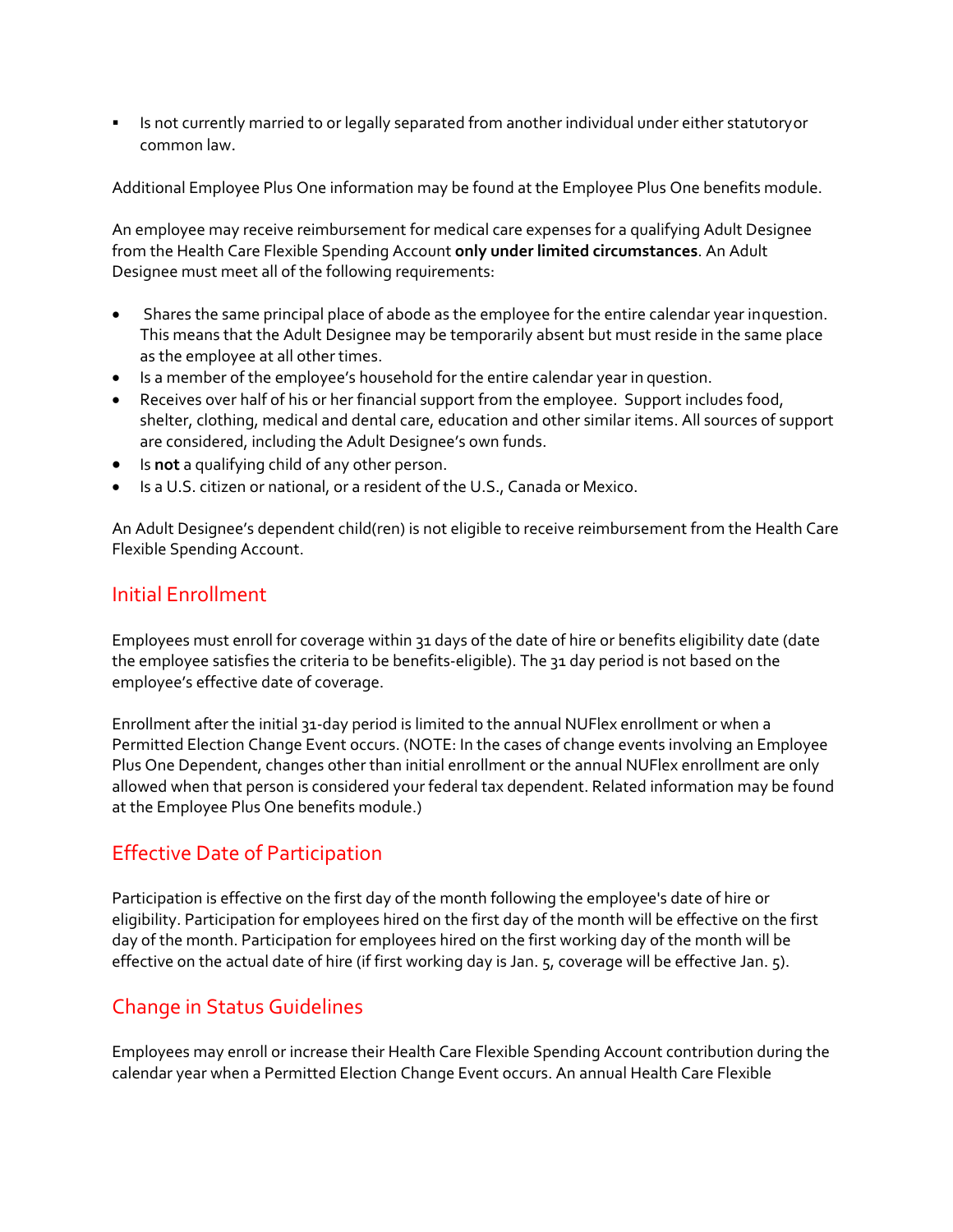Spending Account election may not be reduced before the end of the calendar year when a Permitted Election Change Event occurs.

Employees must enroll or make a change in contribution within 31 days of the Permitted Election Change Event.

Listed below are several Permitted Election Change Events that may allow an employee to initiate a midyear Health Care Flexible Spending Account change.

- Change in legal marital status
- Change in number of dependent children
- Change in employment status or work schedule that results in a gain or loss of coverageeligibility
- Change in coverage under spouse's employer's benefits plan, if substantial

Effective May 18, 2020, and pursuant to IRS Notice 2020‐29, employees may prospectively (1) make a new election, or (2) revoke, decrease, or increase an existing election for the 2020 and 2021 Plan Years. Any election change made pursuant to this paragraph shall be limited so that the new amount elected is not less than the total amount of reimbursements submitted to the Health Care Flexible Spending Account Plan for the 2020 or 2021 Plan Year by the employee as of the date immediately preceding the employee's election change request.

# Coverage Effective Date as a Result of a Permitted Election Change Event

Coverage changes due to a Permitted Election Change Event will be effective on the first day of the month following the date of the change. However, changes that occur on the first day of the month will be effective immediately. The employee must provide appropriate documentation to verify the Permitted Election Change Event. Only those expenses incurred after the effective date of the change will be covered or reimbursable.

# Birth of a Dependent Child

Coverage changes due to a birth of a child will be effective on the dependent's date of birth. The applicable premium will begin on the first day of the month following the date of birth. The employee must provide appropriate documentation to verify the Permitted Election Change Event.

# Adoption or Legal Guardianship

Coverage changes due to a dependent child who is added as a result of adoption or legal guardianship will coincide with the earlier of: 1) the date of placement for adoption, or 2) the date of entry of an order granting legal guardianship or custody of the child. Placement generally means when the adoptive parents have taken legal responsibility for the child. Premiums will begin on the first day of the month following the event. The employee must provide appropriate documentation to verify the Permitted Election Change Event.

### Marriage

Coverage changes due to marriage will be effective on the first day of the month following the date of marriage. Changes in coverage for a marriage occurring on the first day of the month will be effective immediately. The employee must provide appropriate documentation to verify the Permitted Election Change Event.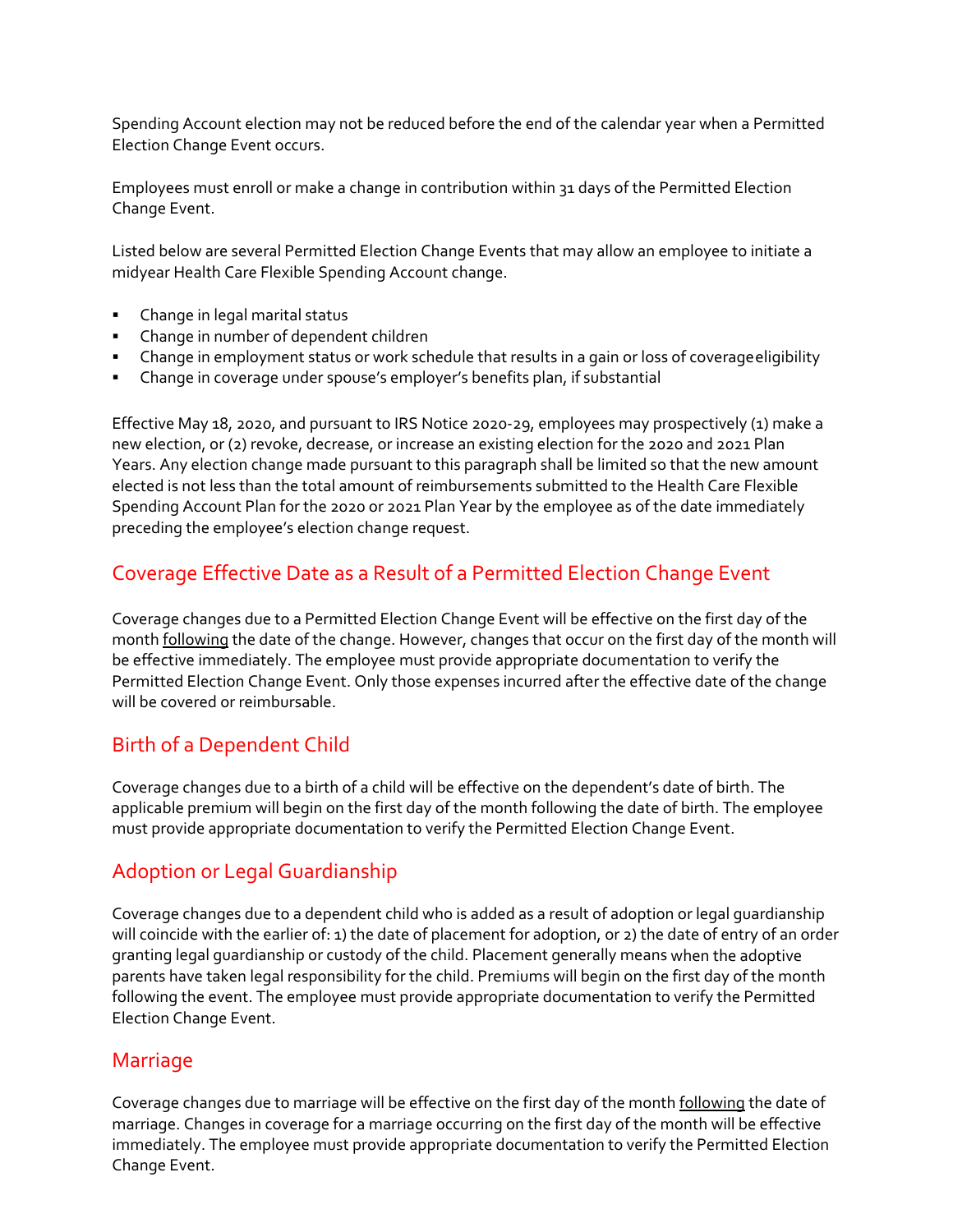# Divorce or Legal Separation

Coverage changes due to a Nebraska divorce will be effective the first day of the month following the date the divorce decree is entered. Coverage changes due to a Nebraska legal separation will be effective the first day of the month following the date of the court order or separation agreement.

Coverage changes due to an Iowa divorce will be effective the first day of the month following the date the divorce decree is final. Coverage changes due to an Iowa legal separation will be effective the first day of the month following the date of the court order or separation agreement.

The employee must provide appropriate documentation to verify the Permitted Election Change Event.

# Termination of Coverage

Participation terminates on the last day of the month following the date of termination or date the employee is no longer eligible for coverage. If the date of termination or employee's coverage ineligibility is the last day of the month, coverage will terminate immediately.

# Leave of Absence

Health Care Flexible Spending Account participation may be continued while the employee is on an approved leave of absence through the end of the calendar year.

# Active Military Duty Leave of Absence

An employee who commences a leave of absence for active duty in the military may cancel Health Care Flexible Spending Account participation during the leave. Upon return from active duty, the employee may re‐enroll for coverage. The employee must provide appropriate documentation to support the date military service ended.

# Annual NUFlex Enrollment

Participation in the Health Care Flexible Spending Account does not automatically renew each year. Employees may enroll in the Health Care Flexible Spending Account during the annual NUFlex enrollment.

# COBRA Continuation of Coverage

COBRA coverage is a continuation of Plan coverage when coverage would otherwise end because of a life event known as a "qualifying event." COBRA continuation coverage is offered to each person who is a "qualified beneficiary." A qualified beneficiary is someone who will lose coverage under the Plans because of a qualifying event. Depending on the type of qualifying event, employees, spouses of employees, and dependent children of employees may be qualified beneficiaries. Under the Plans, qualified beneficiaries who elect COBRA continuation coverage must pay for COBRA continuation coverage.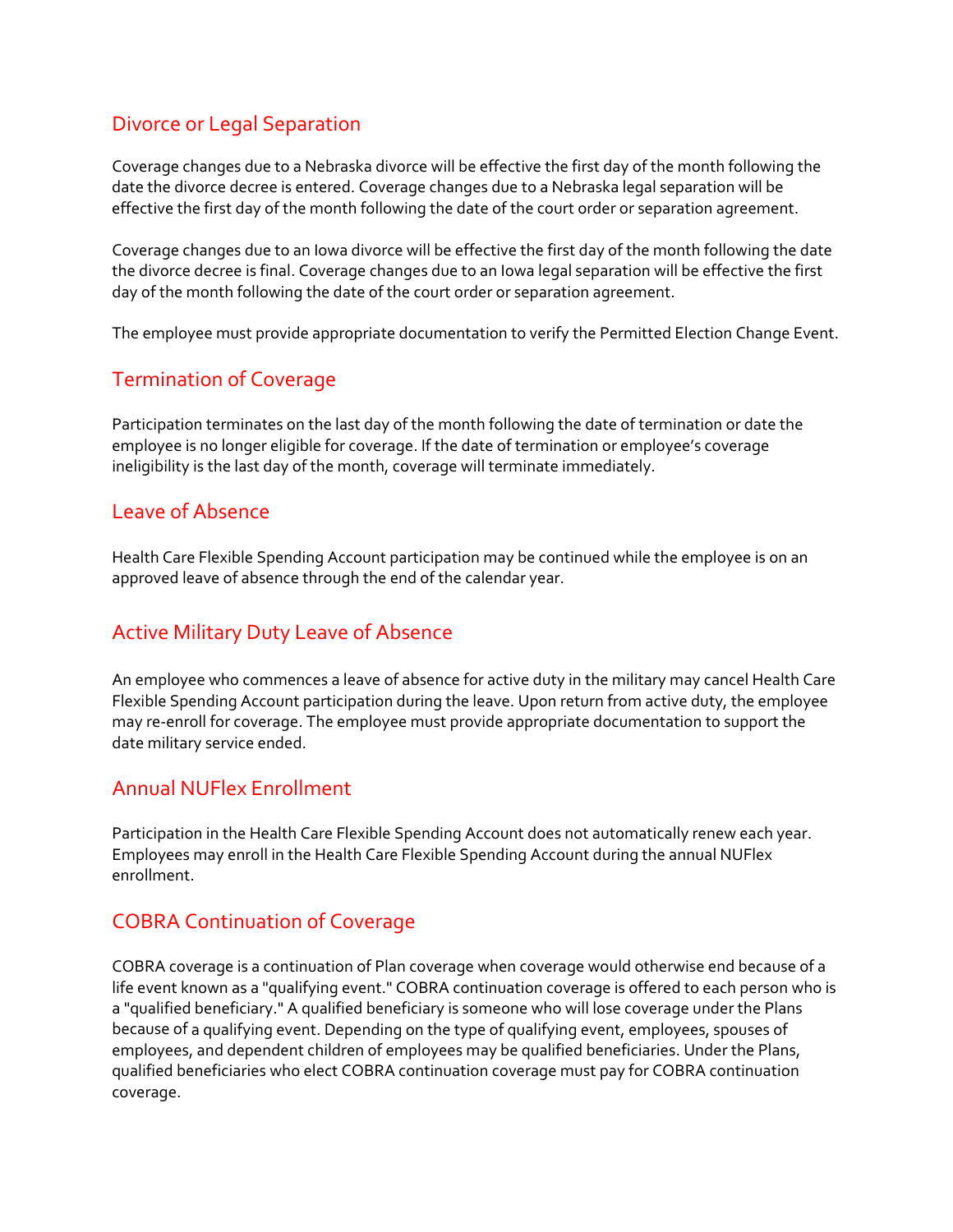If you are an employee, you will become a qualified beneficiary if you lose coverage under the Plans because of either one of the following qualifying events:

- (1) Your hours of employment are reduced; or
- (2) Your employment ends for any reason other than gross misconduct.

If you are the spouse of an employee, you will become a qualified beneficiary if you lose coverage under the Plans because of any of the following qualifying events:

- (1) Your spouse dies;
- (2) Your spouse's hours of employment are reduced;
- (3) Your spouse's employment ends for any reason other than gross misconduct;
- (4) Your spouse becomes enrolled in Medicare (Part A, Part B or both); or
- (5) You become divorced [or legally separated] from your spouse. If an employee cancels coverage for his or her spouse in anticipation of a divorce [or legal separation] and a divorce [or legal separation] later occurs, then the divorce [or legal separation] will be considered a qualifying event even though the ex‐spouse lost coverage earlier. If the ex‐spouse notifies the COBRA Plan Administrator within 60 days of the decree of dissolution of marriage date and can establish that the employee canceled the coverage earlier in anticipation of the divorce [or legal separation], then COBRA coverage may be available for the period after the divorce [or legal separation].

Your dependent children will become qualified beneficiaries if they lose coverage under the Plans because of any of the following qualifying events happens:

- (1) The parent‐employee dies;
- (2) The parent‐employee's hours of employment are reduced;
- (3) The parent‐employee's employment ends for any reason other than gross misconduct;
- (4) The parent‐employee becomes enrolled in Medicare (Part A, Part B or both);
- (5) The parents become divorced [or legally separated]; or
- (6) The child stops being eligible for coverage under the plan as a "dependent child."

The Plans offer COBRA continuation coverage to qualified beneficiaries only after the COBRA Plan Administrator has received timely notice that a qualifying event has occurred, including the end of employment or reduction of hours of employment, death of the employee, or enrollment of the employee in Medicare (Part A, Part B or both).

### Benefits Summary

WageWorks is the plan administrator for the Flexible Spending Account (FSA) program. The Health Care Flexible Spending Account can be used to pay for eligible medical, dental, vision, and prescription drug expenses which are not reimbursed by the health insurance plan (excludes most cosmetic services). Employees determine how much they want to set aside for health care expenses during the year. As health care expenses are incurred, reimbursement from the Health Care Account is made by filing claims.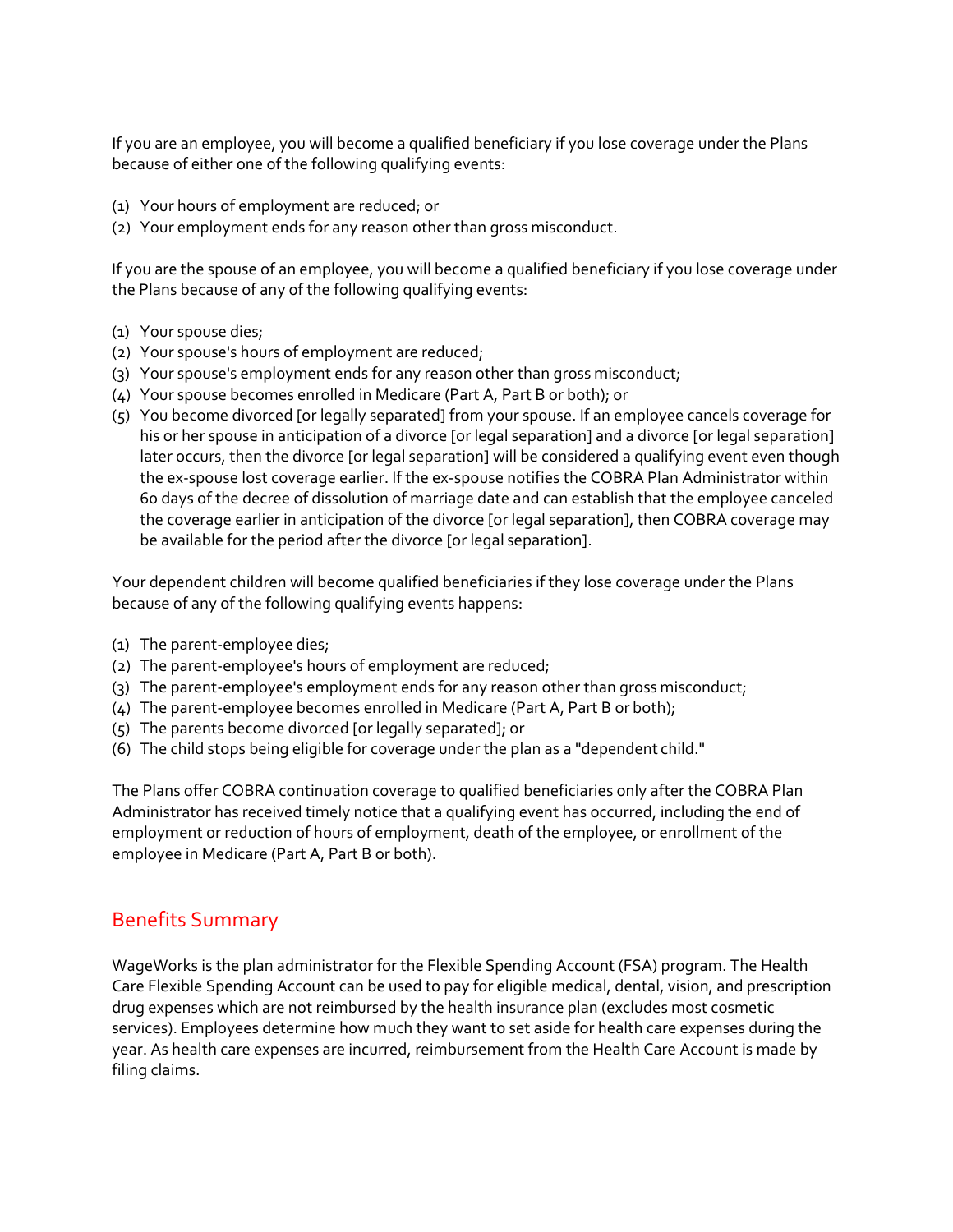# **Contributions**

Employees may contribute \$480 to \$2,750 (for 2021) annually to the Health Care Flexible Spending Account.

Contributions are withheld on a pre‐tax basis and are exempt from both state and federal income taxes and Social Security.

Participating employees are required to make contributions through Dec. 31 of each year.

An annual Health Care Flexible Spending Account election may not be reduced before the end of the calendar year when a qualified change in status occurs.

## Carryover Benefits

Effective January 1, 2021, employees will be able to carry over any unused amounts remaining in the employee's Health Care Flexible Spending Account at the end of the prior plan year (the "Carryover Benefits"). The maximum amount of the Carryover Benefits will be subject to IRS and plan limitations in future years.

Reimbursements for expenses incurred in the current plan year will be reimbursed first from any unused contributions the employee has elected for the current plan year, and then from any Carryover Benefits. Reimbursements are paid according to this procedure to maximize the amounts available for reimbursement.

Any Carryover Benefits will be reduced by amounts used for previous plan year reimbursements and current plan year reimbursements during the run-out period ending on March 31.

Amounts left in an employee's account at the end of the plan year that exceed future Carryover Benefits limits will be forfeited if a claim for reimbursement is not provided by March 31 after the plan year ends.

Employees may waive their right to receive the Carryover Benefits by providing a signed waiver to the campus benefits office prior to the beginning of the next Plan Year (e.g., waiver provided by employee in December, 2020 for Carryover Benefits from the 2020 plan year to the 2021 plan year). An employee may want to waive the Carryover Benefits if the employee wants to make contributions to a Health Savings Account ("HSA") for an upcoming plan year.

**Example:** You elect salary reductions of \$2,500 during open enrollment for the Plan Year beginning on January 1, 2021. On December 31, 2020, you have \$800 of unused amounts in your Health Care Flexible Spending Account because of a scheduled non‐emergency procedure that was postponed.

You have \$800 you can use for claims occurring during the plan year ending on December 31, 2020 that you can submit for reimbursement by March 31, 2021 (i.e., the end of the run‐out period for the 2020 plan year).

If you did not incur any additional claims for the remaining \$800 in available funds, you have up to \$3,300 (\$2,500 salary reduction contributions for plan year 2021, plus \$800 of Carryover Benefits) that you can use for claims occurring during the Plan Year beginning on January 1, 2021.

Between January 1, 2021 and March 31, 2021, you submit and are reimbursed for a claim for \$2,700 of expenses incurred on January 4, 2021. Under the ordering rules, the expense is paid first from your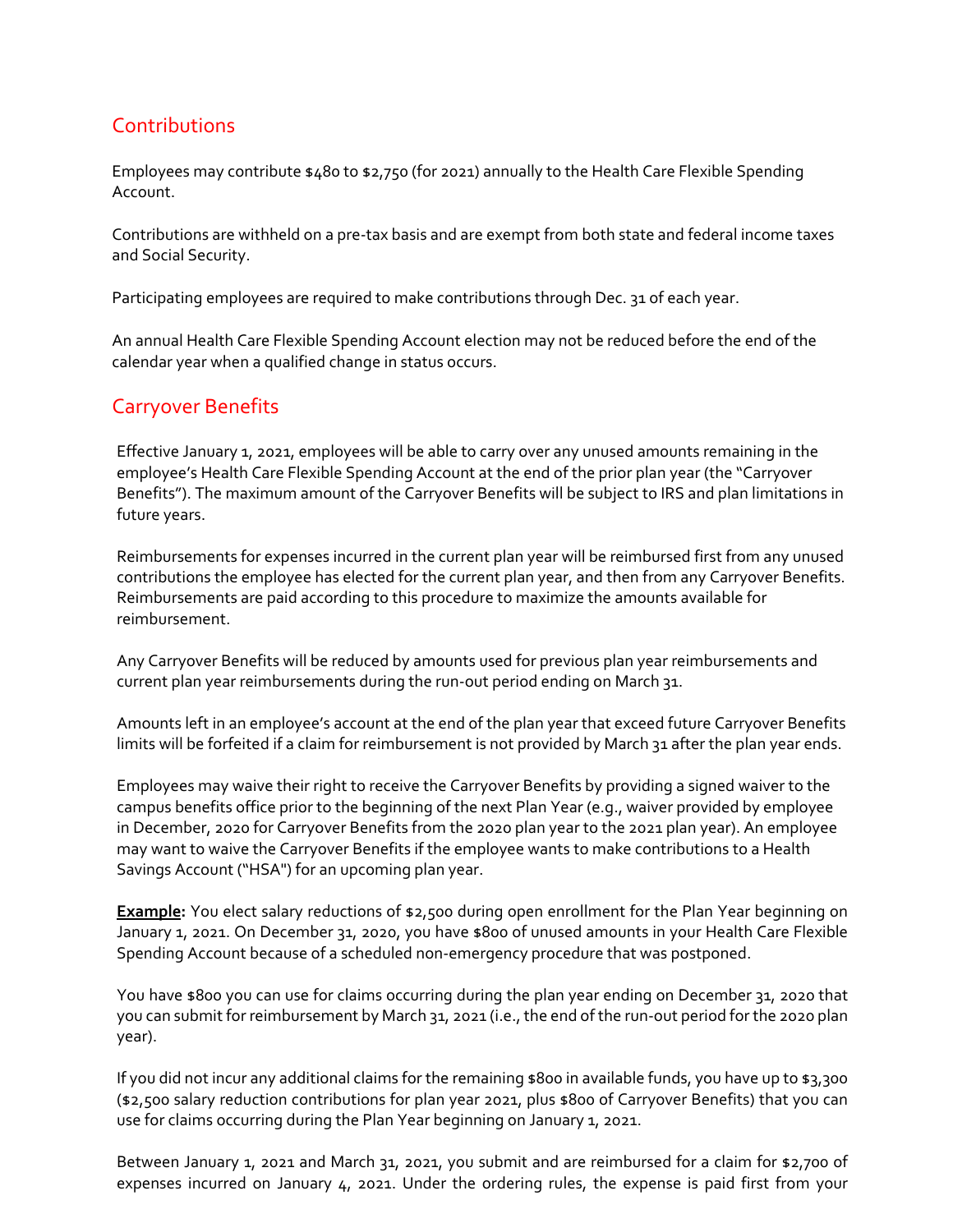January 1, 2021 \$2,500 salary reduction contribution, and second from your Carryover Benefits in the amount of \$200.

After the submission of this claim, you only have \$600 (\$800 - \$200) available to pay expenses that you incurred during the plan year ending on December 31, 2020.

On February 1, 2021, you submit and are reimbursed for one claim for \$350 of expenses incurred on December 5, 2020. As of April 1, 2021, you have \$250 (\$600 ‐ \$350) that can be used to pay for expenses incurred in the 2021 plan year. If you submitted no further claims for reimbursement for 2021, you could carry over \$250 in Carryover Benefits to 2022.

# Claim Guidelines/Filing Claims for Reimbursement

Only expenses for services received during the calendar year and after the effective date of coverage may be reimbursed, provided such services were incurred in a benefits-eligible status. Expenses are "incurred when the participant is provided with the medical care that gives rise to the medical expenses, and not when the participant is formally billed or charged for, or pays for the medical care."

Contributions not used by the end of the calendar year will be forfeited, except for Carryover Benefits.

Employees who participate in both the Health Care and Dependent Care Accounts may not use money from one account to cover expenses in the other account.

Employees may file health care claims at any time during the year with WageWorks by mail, fax, online, or EZ mobile application. Flexible Spending Account Claim Forms may be downloaded from this webpage or the WageWorks website.

WageWorks provides several different methods to receive your Health Care Flexible Spending Account reimbursement. They include "Pay Me Back", "Pay My Provider" and a Health Care Card. Complete details can be found on the WageWorks website.

**All health care expenses must be submitted for reimbursement by Mar. 31, following the year in which the expense was incurred. After Mar. 31, any remaining unreimbursed amounts will be forfeited, except for any remaining Carryover Benefits.**

# Qualifying Health Care Expenses

For an expense to be reimbursable under the Health Care Flexible Spending Account, it must meet two types of requirements: (1) it must be for medical care, as defined in Internal Revenue Code Section 213, and (2) it must meet additional health Flexible Spending Account restrictions under Internal Revenue regulations. Generally, expenses which are eligible for reimbursement are those which would be deductible on a federal income tax return. **Employees should verify qualifying expenses which can be reimbursed through the Health Care Flexible Spending Account on the WageWorks FSA website.**